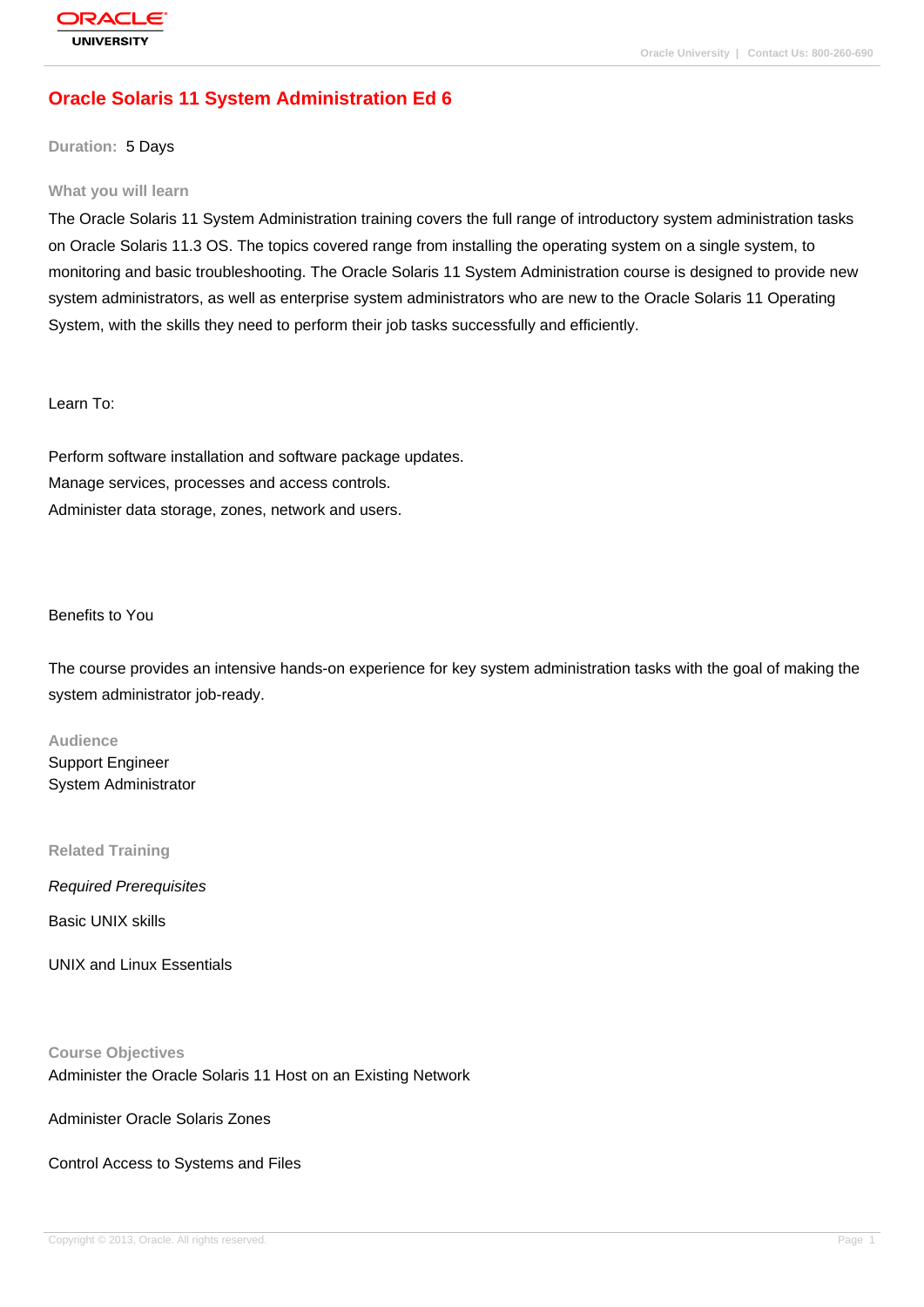Install Oracle Solaris 11 Operating System

Administer User Accounts

Administer System Processes and Schedule System Tasks

Manage Data by Using ZFS

Manage Boot and Shutdown of a System

Administer Services by Using SMF

Administer Software Packages by Using IPS and Manage Boot Environments

Update the OS by using IPS

**Course Topics**

### **Installing Oracle Solaris 11 Operating System**

Introduction to Oracle Solaris 11 OS Planning for Oracle Solaris 11 OS installation Installing Oracle Solaris 11 OS by Using the Live Media Installer Installing Oracle Solaris 11 OS Using the Text Installer Verifying the OS Installation

#### **Managing Boot and Shutdown of Systems**

Analyze the boot design and boot process Boot a SPARC-based system Boot an x86-based system Shut down a system

### **Administering Services by Using SMF**

Describing SMF and its components Administering SMF Services

### **Administering Software Packages by Using IPS and Managing Boot Environments**

Describing IPS, its components, and interfaces Configuring an IPS Client to Access the Local IPS Repository Managing Package Publishers Managing Software Packages Managing Signed Packages and Package Properties Describe the use of IPS in packaging the Oracle Solaris OS Manage boot environments Updating the OS by using IPS

### **Managing Data by Using ZFS**

Introducing ZFS Administering ZFS Storage Pools Administering ZFS File Systems Administering ZFS Properties